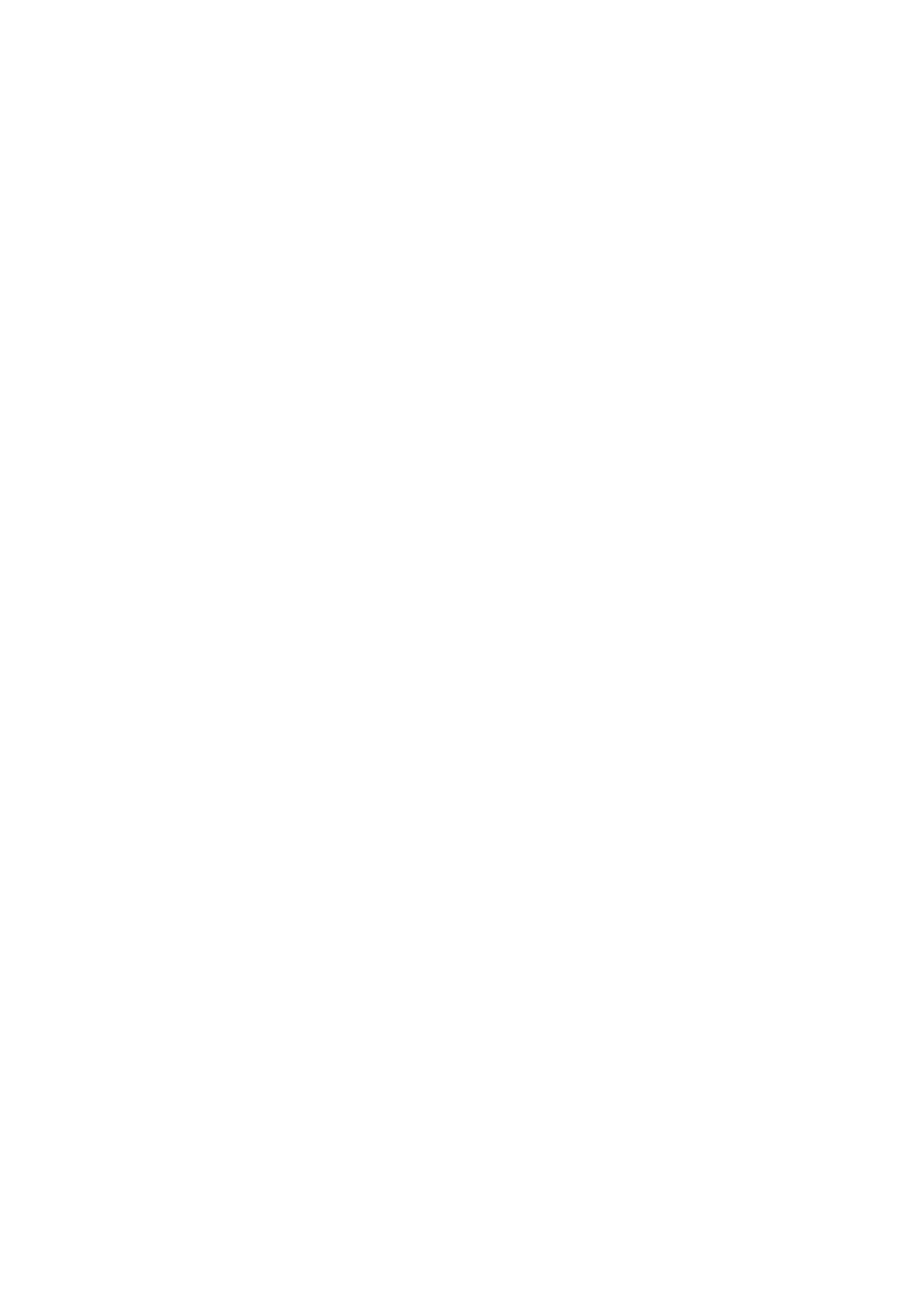### **CONTENTS**

- 1 Citation
- 2 Amendment of the Richmond Burgage Pastures Act 1853
- 3 Costs of Act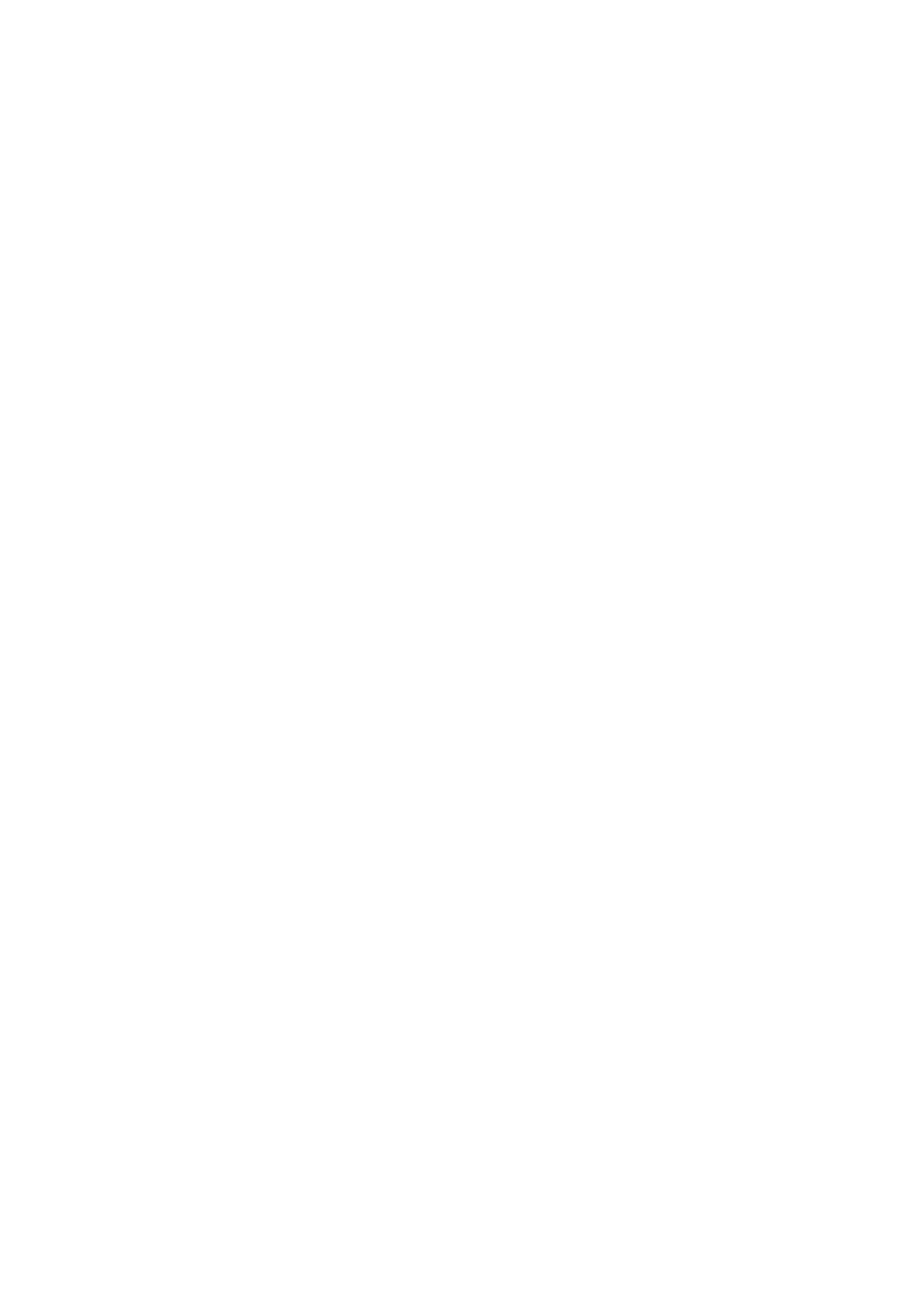# A **BILL**

To amend certain provisions of the Richmond Burgage Pastures Act 1853.



- (1) The Richmond Burgage Pastures Act 1802 made provision about the allocation of ownership of certain pasture land near Richmond in North Yorkshire, and included provision about the preservation of Richmond Racecourse and training grounds whilst also preserving rights of certain persons to use the land as pasture:
- (2) The Richmond Burgage Pastures Act 1853 ("the 1853 Act") made provision about the depasturing and management of certain pastures in Richmond, North Yorkshire, including the disused Richmond Racecourse:
- (3) The Richmond Burgage Pastures Committee ("the Committee") was established under the 1853 Act and the Committee continues to manage the pasture land referred to above in accordance with the 1853 Act:
- (4) Certain provisions of the 1853 Act are outdated and require amending:
- (5) The objects of this Act cannot be attained without the authority of Parliament:

May it therefore please your majesty that it may be enacted, and be it enacted, by the Queen's Most Excellent Majesty, by and with the advice and consent of the Lords Spiritual and Temporal, and Commons, in this present Parliament assembled, and by the authority of the same, as follows:―

#### **1 Citation**

This Act may be cited as the Richmond Burgage Pastures Act 2017.

5

10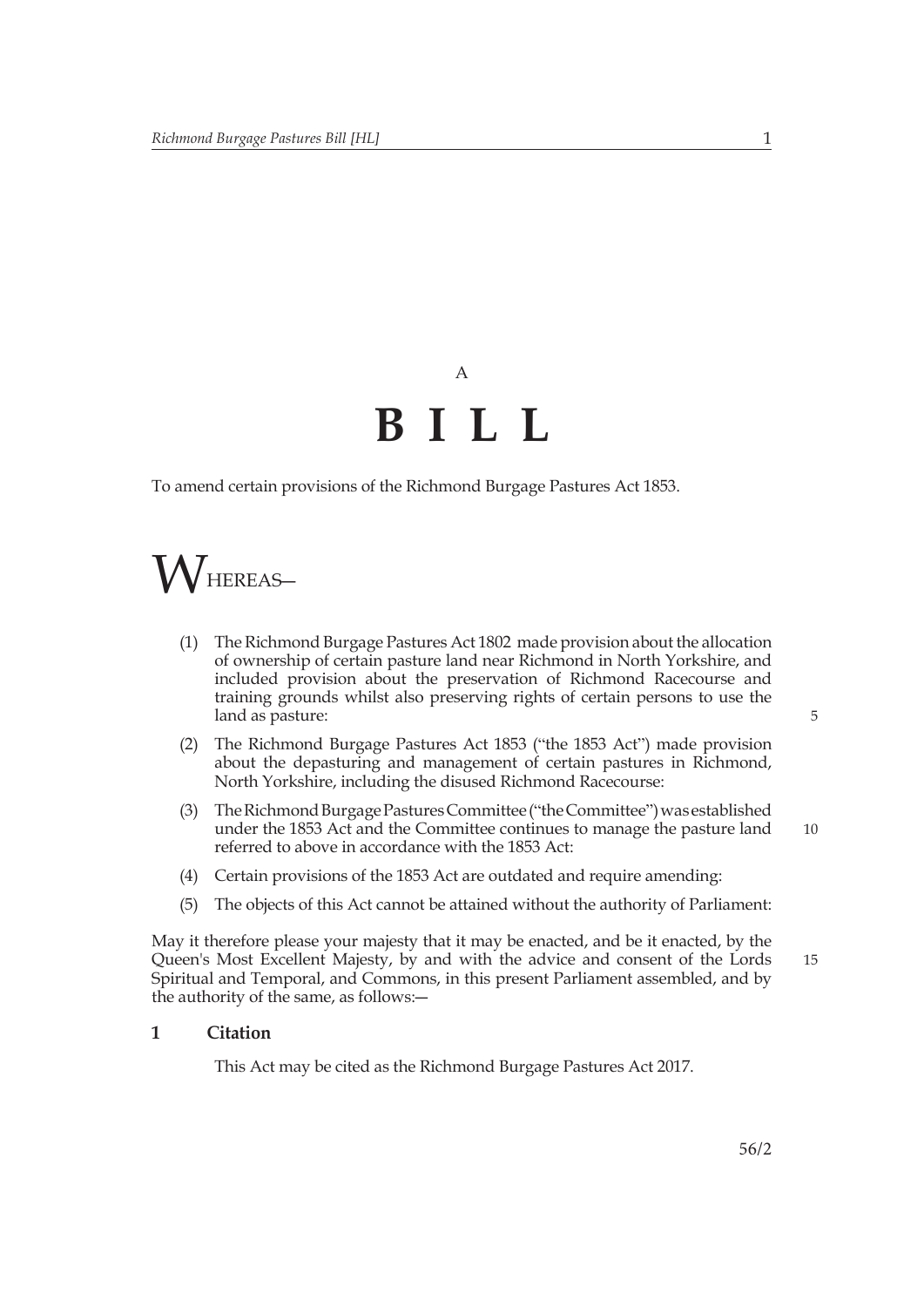#### **2 Amendment of the Richmond Burgage Pastures Act 1853**

- (1) The Richmond Burgage Pastures Act 1853 is amended as follows.
- (2) In section 5, omit ", and whose Residence shall not be more than Seven Miles from the Boundaries of the Municipal Borough of Richmond".
- (3) In section 10, omit "from Year to Year, at the best yearly Rent that can be reasonably had for the same,". 5

#### **3 Costs of Act**

The costs, charges and expenses of and incidental to the preparing for obtaining and passing of this Act paid or payable by the Richmond Burgage Pastures Committee may in whole or in part be defrayed out of revenue.